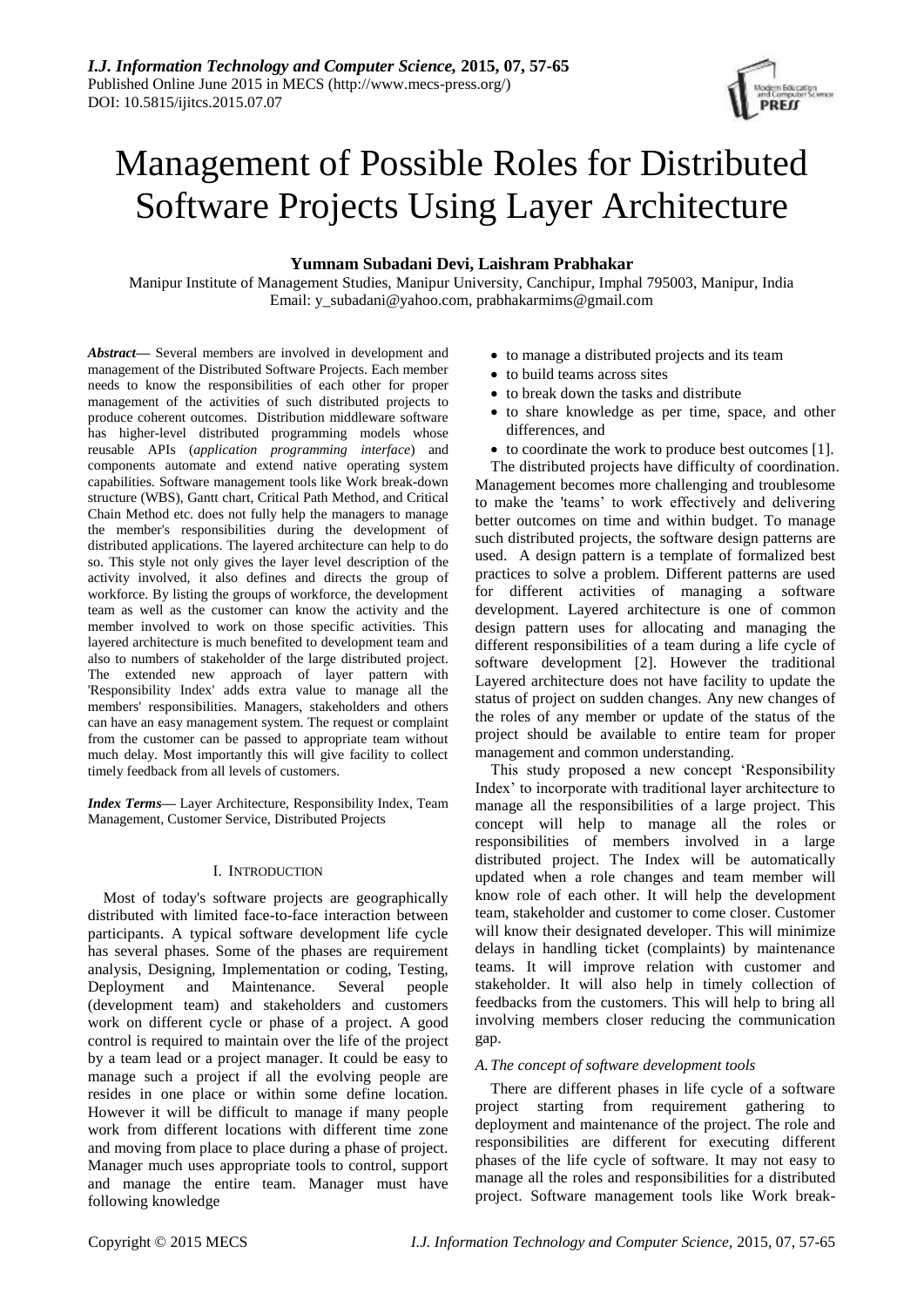down structure(WBS), Gantt Charts, Critical Path Method, Critical Chain Method, Program Evaluation and Review Technique (PERT), Network diagrams like Activity on node (AON), Activity on Arrow (AOA) do not exactly fully help the manager to manage the roles and responsibilities. Mostly these tools are developed to manage the centralized projects [3]. The amount of work and members involved in developing open system software applications like Linux, Open CV, etc are very large and managing the responsibilities of each of the member are not easy. Again during maintenance, retrospective phase, sorting reusable components, feedback, emergency of such projects, finding the target group is also a time consuming activity. The new proposed layer software architecture will be benefited to all the personnel involved in the large distributed software projects even to the target user or the customers. Customer will come to know whom to contact or finds the target group in difficulties.

High-level patterns or style are referred as the architectural styles. It includes patterns such as client and server, layered architecture, component based architecture, message bus architecture, and serviceoriented architecture (SOA). Each style describes different aspects of applications. For example, some deployments patterns are represented by architectural styles describe, some describe structure and design issues etc. Several applications usually use a combination of more than one of the styles. The architectural style is a set of principles and instruction pattern that provides an abstract framework for developing systems. It improves partitioning and helps design of reuse by providing solutions to recurring problems. They provide a common language. This facilitates a higher level of understanding that is inclusive of patterns, rules and regulations, without getting into details. Architecture styles can relate to client and server versus n-tier. Architectural styles can be organized by the different key focus area [4].

## *B.The Software usable concept*

The purpose of reuse of the Software is to improve software quality and productivity. The concept of 'software reuse' is to build systems that are bigger and even more complex, more reliable, less expensive and derivable on time. Most software systems are not totally newly develops; instead they are variants of systems that have already been developed. Institutions build software projects within a few business requirements, repeatedly building system variants within those domains. This is to improve the quality and productivity of the software production process. Each team of a distributed project has a responsibility to contribute reusable assets to team and, therefore, asset development, and support responsibilities are distributed among team of projects.

## *C.The concept of layered architectural style*

Layered architecture aims for grouping of related functionality within an application into distinct layersrelated by a possible common role or responsibility. A software component can be a software module, a service, a resource or a package that encapsulates a set of related functions. Communication between layers may be explicit and loosely coupled. This style has been described as an inverted pyramid of reuse. In this each layer aggregates the responsibilities and abstractions of the layer directly beneath it. In the situation of strict layering, components in a layer can interact with components in the same layer from the layer directly below it. The relaxed layering situation allows tasks or components in a layer to interact with components in the same layer or with components in any lower layer. Some layers of an application may reside on the same physical computer of the same tier or may be distributed over separate computers of n-tier, and the tasks or components in each layer communicate with components in other layers through some defined interfaces. For example, an application design consists of a presentation layer to represent functionality, business layer to represent business rules, and data layer to represent the data access. Each layer in this example has unique contributions.

For a successful management of project a number of key behavioral factors have emerged. There are several factors that are crucial in impacting on the behavioral issues relating to project management [5]. The two main factors are Project Teams and Virtual Teams. The better future of the organizations will rely on project teams and project management that utilized the distributed teams comprising individuals who may directly or indirectly interact with each other as part of virtual team. Another factor is the conflict and negotiation management where all the conflicts are going to minimize. The key actions and behaviors across the interaction process lead to the learning that incorporates the development and improvement of new skills, to new knowledge to satisfy team task performance, to being flexible and dynamic, and to improving the quality of working life. In addition to this, coordination assists in meeting goal settings, managing and integrating people and information, setting and managing time schedules and planning and managing divisions. Communication as an additional behavior enables people to understand the nature of a problem coherently and to share synchronously or asynchronously. Furthermore, the decision-making process as an action involves both intellectual and judgmental tasks influencing team outcomes [6].

The detail of the study is described in several sections. The related works in given in section 2, the concept of a layered architecture in section3. Section 4 has the new proposed layer architecture with 'Responsibility Index.' The demonstration of the proposed new layer framework is given in section 5 and section 6 has the conclusion of the study.

#### II.RELATED WORKS

The development of distributing software development can continue to increase time-to-market by around-theclock. It is to increase flexibility on merger and acquisition of different opportunities. Such geographical distribution of task becomes increase with high transfer of development and maintenance activities from the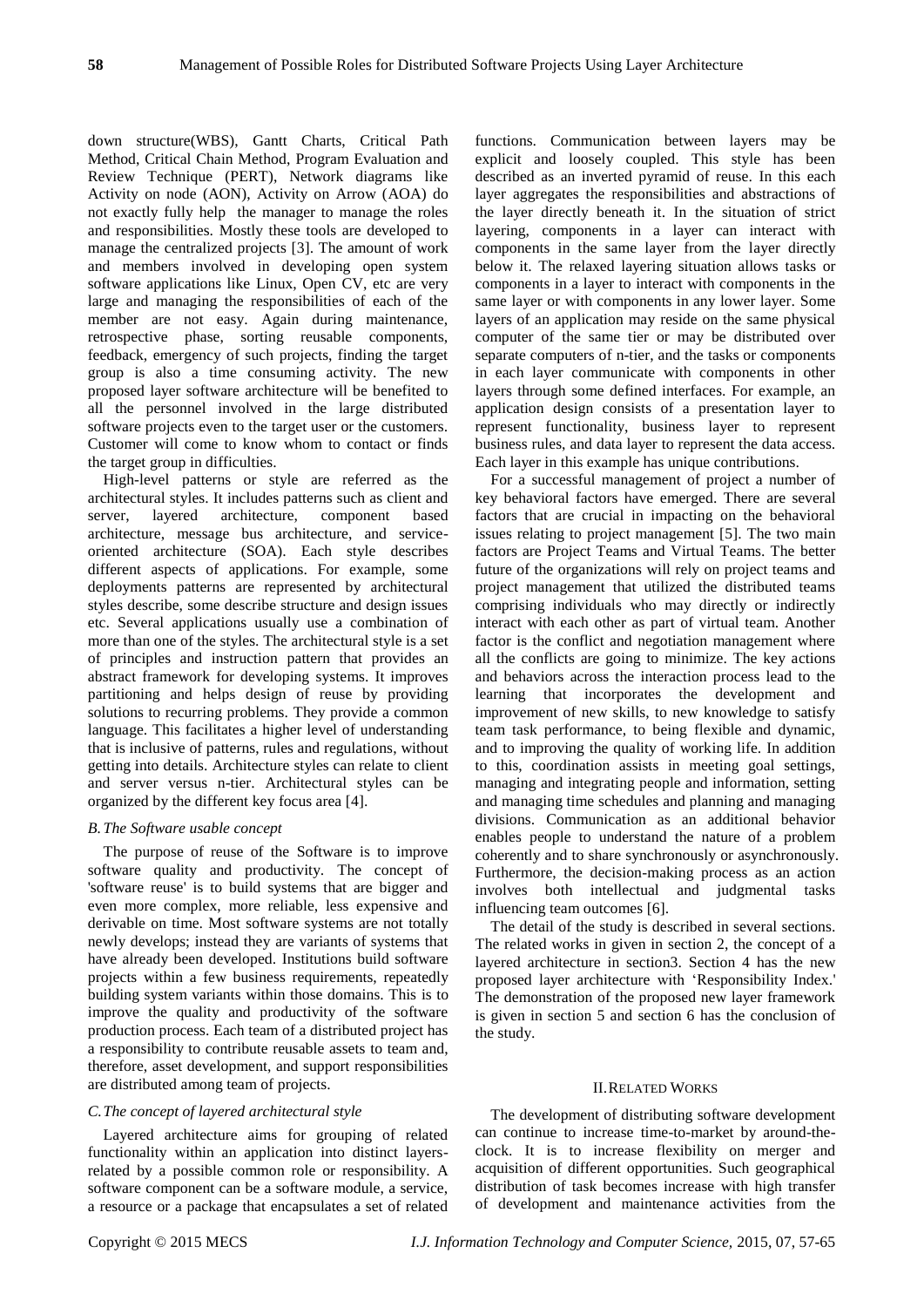developed countries to developing one or vice versa [7]. There is lack of high skilled and engineering expertise and trained personnel force for off-shoring innovation decisions [8].

Such distributed environment, the coordination and communication works are difficult. Management of projects becomes more challenging and troublesome. Distributed software development has several complexities and challenges. Making distributed project teams' work effectively and delivering better outcomes on time and within budget are serious challenge of industries. In order answer to these challenges, experts, and researchers or practitioners are continuously finding and developing vast amounts of frameworks, guidelines, tools, methodologies and tips [9, 10]. Performance analysis of any organization can be done with respect to the factors such as productivity, innovativeness etc[11].

#### *A.Impossible management over software crisis*

Software development would be slow, expensive and error prone, often resulting in products with large number of defects which cause serious problems in reliability, usability, and performance. As per the Chaos report of Standish group [12], the companies in the United States spent more than \$250 billion each year on IT application development of approximately 175, 000 projects. Around 16% of these projects finished on schedule and also within target budget. Around 31%were cancelled before completion giving losses of about \$81 billion. Approximately 53% exceeded their original budgets by an average of 189% for losses of about \$59billion. Those projects that managed to final completion delivered an average of 42% of the planned features. Another report [13] from the Software Engineering Institute (SEI) indicated that out of around 542 software organizations participating in the CMM maturity assessment, 67% of them were at CMM Level 1, and 20% were at CMM (Capability Maturity Model) Level 2. Inputs to the process are ill-defined, and the transition from inputs to final software products is uncontrolled.

However, there is still no visibility as to how software products are produced, and any disturbance to the development team or resources can easily cause project failure. It is said that 87% of the software organizations in the survey were unable to control their development processes. The development process is so reactive that management control is impossible. Rick management studies are also performed based on deliverable of projects. Such study can report the risk associated to a deliverable to alerts the developer team to minimize the risk using preventive measures [14].

#### *B. Some related tools*

Work break-down structure (WBS) provides the basis for planning and managing the project schedule and breaks the work required into smaller and more manageable pieces. Itisan outcome oriented analysis of the work involved in the project. It also assigns duration to each problem or task or outcome identified. Gantt Charts gives a graphical representation that shows the project calendar giving the start scheduled and end dates,

and the durations. It also records the people who are responsible for each activity as optional purpose. It is difficult to update manually. Critical Path Methods schedule all project activities so that it can be completed quickly in identifying those activities that, if delayed, are likely to affect the overall project completion time. Critical Chain Method mainly used in predictive planning, but can also be used for iterative development. The program Evaluation Review Technique (PERT) takes into account of handling the uncertainty in project planning and scheduling [15]. Sample diagrams of a work break down structure and Gantt chart are shown in fig1(a) and (b) respectively.



#### *C.Some architectures for proper management of responsibilities*

Software architectural design has treated as a crucial phase of the design process. System architecture constitutes manageable model of system structure that describes how system components work together. Several works have identified architectural styles to guide highlevel system design. However management of the responsibilities of the members of the project is not discussed. For example the flat style, a Software architectural design has no fixed structure and no control of one actor over another is assumed. Another architecture design, the structure-in-5 style consists of the typical strategic planning and logistic components generally found in many organizations. At the top of the most organization lies the apex composed of strategic executive actors. Below it resides the logistics, control or other standardization and management components respectively support coordination and middle agency.

The pyramid architecture style is the hierarchical authority structure exercised within organization. Members at the lower levels depend on members of the higher levels. The mechanism is direct supervision from the apex body. Most of the managers and supervisors are only intermediate actors routing strategic decisions and authority from the apex routing to the operating level. They can coordinate by their own at a local level. Such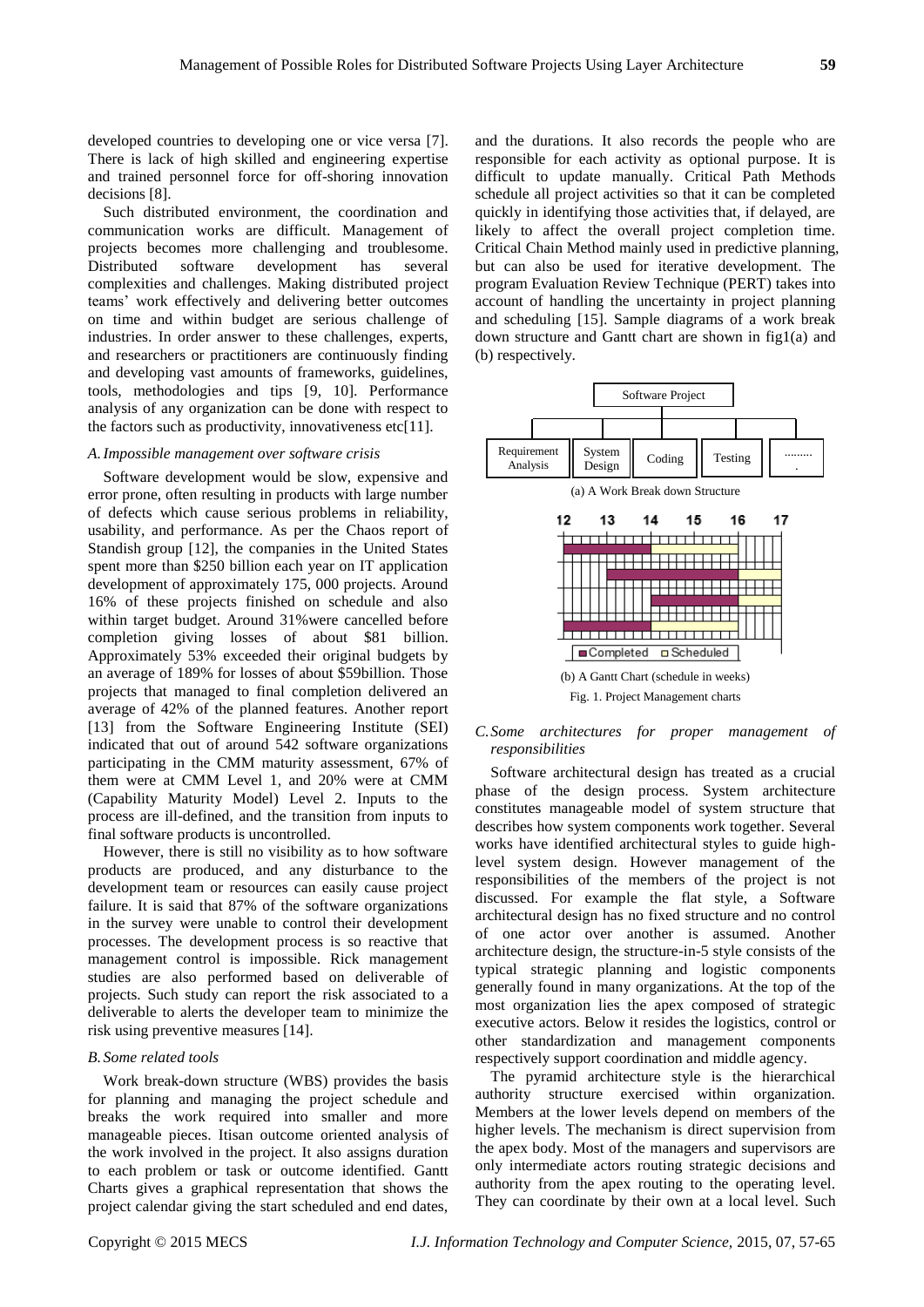style can be applied when deploying simple systems. Moreover, it encourages dynamicity since coordination and decision mechanisms are happened directly, not complex and immediately identifiable. It is not suitable for huge system requiring many kinds of agents. However, it can be used to manage and resolve crisis situations. A pictorial flow of pyramid style is shown in fig2.a.



(a) A pyramid (hierarchical authority style)



The takeover architecture style involves the total delegation of authority and management from multi partners (say agency 1,2etc) to a single collective takeover member or actor. This style identities and autonomies of the separate units that no direct relationships, dependencies or communications are tolerated except those involving the takeover. Different task has been assign to several agencies. It involves agreement between more agencies to obtain the large benefits, little investment and lower maintenance costs.

Each partner or agency can manage and control itself on a local dimension and interact directly with other agency or partners to exchange, provide and receive services, data and knowledge. A simple pictorial flow of takeover style is shown in fig2.b [16].

Hybrid forms of integration of agile practices are discussed to develop quality software as per customer requirements [17]. Neural Networks were used to analyses the performance of Software Effort Estimation Models [18]. However in most of such study, the proper framework for managing the responsibilities involved in distributed software projects are not carried out.

#### III. THE CONCEPT OF LAYER ARCHITECTURE

Architectural Styles are the high-level set of rules that constrains the architecture for certain context and describe to describe solutions to the problems. Architecture is considered to consist of several components and the connectors (interactions) between them. A software component can be a software module, a service, or a resource that encapsulates a set of related functions. Design explicitly addresses functional requirements while architecture explicitly addresses functional and non-functional requirements. Some of the requirements are reusability, maintainability, testability, efficiency, portability, interoperability and fault-tolerance and the other Quality Attributes. The goal of software architecture is to enable the construction of very large system architectures [19]. Some of the benefits of Architectural Style are:

- *1.* Promotes communications among the designers and developers by using similar pattern names for representing the lengthy description of projects
- *2.* Designers and developers use similar terminologies as they provide a set of predefined subsystems
- *3.* Supports reusability and responsiveness
- *4.* Improves development efficiency and productivity among the team
- *5.* Standardized layer interfaces for common libraries

The Layers style helps developers to structure the applications that can be decomposed into groups of subtasks in which each group of subtasks is at a particular level of abstraction. Networking protocols are the common known example of layered architectures. This protocol consists of a set of principles and conventions that describe working process. Large system requires decomposition. A large system may be decomposed to small portions for proper management. The following is an example of designing a system that has mix of low and high-level issues. Such systems require some horizontal structuring. This is the case where several operations are on the same level of abstraction but could be independent of each other. Example of above system is OSI 7-layer model. Parts of the system should be exchangeable. Components should able to replace without affecting the rest of the system. Its platform may be subject to change in the future. Option of code changes, recompilation, and reconfiguration of the system can also be perform.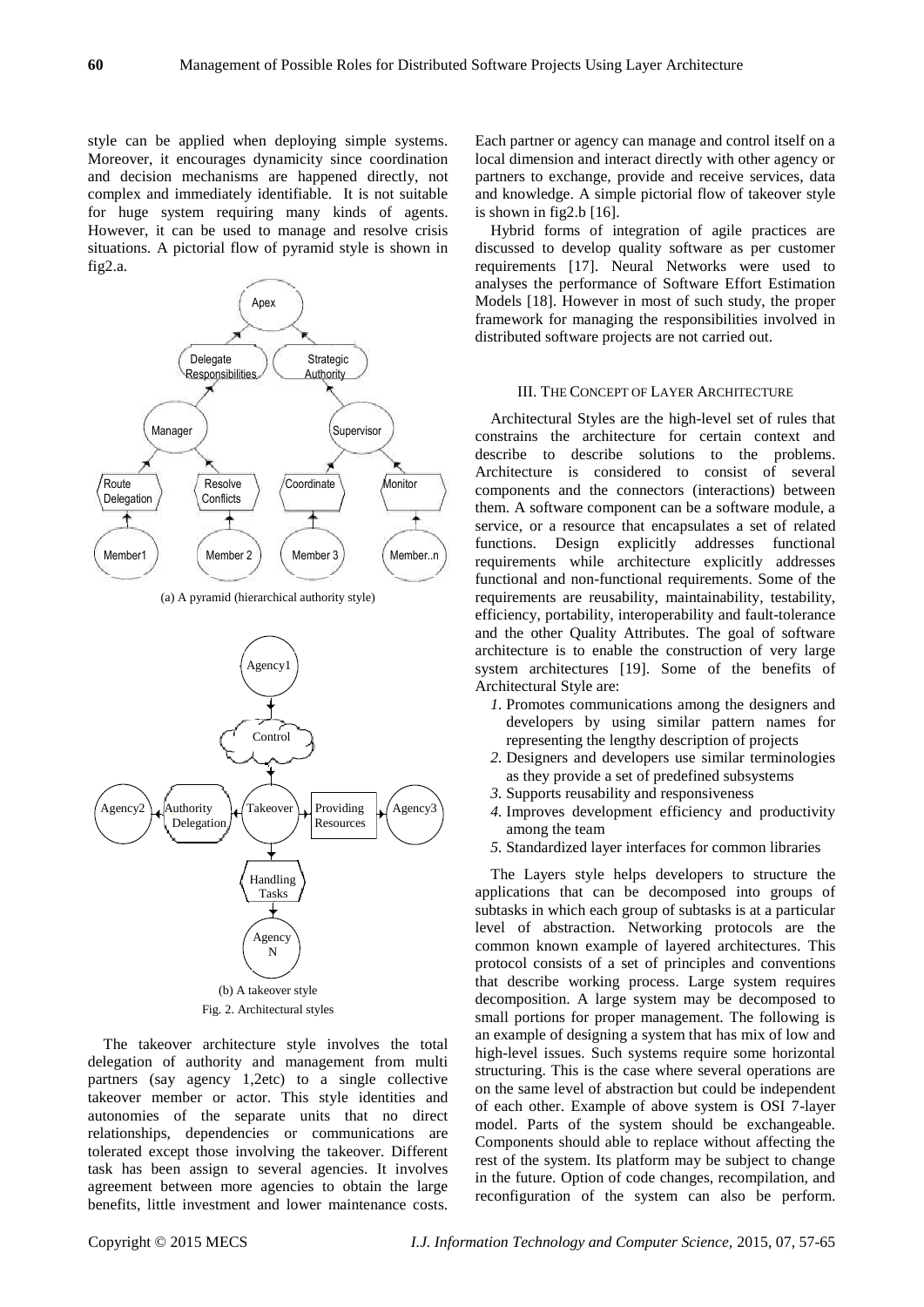Adjusting cache or buffer sizes are examples of a change of such system.

The layers pattern is better suited to systems that require reliable operation, because it is easier to implement error handling. Structurally, each layer provides a related set of services. Dynamically, each layer may only use the layers below it. Layer A may use layer B because it depends on something B does for example data written to the database by B to be used by A. Layer A evokes layer B says Layer A passes control or data or both directly to B.



Fig. 3. Sample Layer styles (Operating system)

## IV. THE NEW PROPOSED ARCHITECTURE

A large project has several components to perform. A component can be a module or activity of a project, a service, or a resource that encapsulates a set of related functions. Such project has numbers of team members who worked on different components (modules) with different responsibilities such as analysis, designing, coding, testing etc. In this example the component1 has all the modules and related activities of the analysis phase of development of a large project. Component2 has all the modules and related activities of the design phase and so on.

This study proposed a new concept of layered architecture which can handle the index of responsibilities of a large project. The index will be automatically updated on changed of the roles of a member. The new status will be update among all evolving members. This new framework has been evaluated using small case study.

An example of project with several components is shown in fig.4(a). Each layer consists of three components (comp) in different levels and it also has several sub layers. The components are the modules and sub modules of a large project. The components are interrelated with the help of request. In the middle layer two components are interacted. Components in different layers call each other directly and shield each layer by incorporating a unified interface. In the design, component 3.1 no longer calls component1.2 directly, but calls a Layer 1 interface object that forwards the request

instead. It is probably that a client issues a request to Layer N. Since Layer N cannot carry out the request on its own. It calls the next Layer N-1 for supporting subtasks. Layer N-1 provides these services. In the process sending further requests to Layer N-2 and soon until Layer1 is reached. Here, the lowest-level services are finally performed. If necessary, it replies to the different requests passed back up from Layer 1 to 2, from Layer2 to Layer3, and so on until the final reply arrives at Layer N.

The concept of 'Responsibilities Index' is introduced along with the layered architecture. The sketch of the enhanced version of the Layer Architecture is given in fig. 4(b). This Index is used to track the responsibilities of each member who are evolved in each of activity of the entire project phases. A development team may have several team groups such as team1, 2, 3 etc. Assume that project has several phases such as Analysis, Designing, and Coding etc. Different teams were assigned for different works.

Let's assume that team2 is responsible for designing a component of the project. Team2 has three members who work on different roles. A sample of the scenario is shown in fig.4.(c). Initially in the time of assignment of the role(time1), the member 'A' has works of designing 'Login form1' which index1 as per this scenario. Likewise member 'B' has work of 'designing website1', 'C' has 'designs of form1' respectively.



(b) Enhanced version of the General Layer Architecture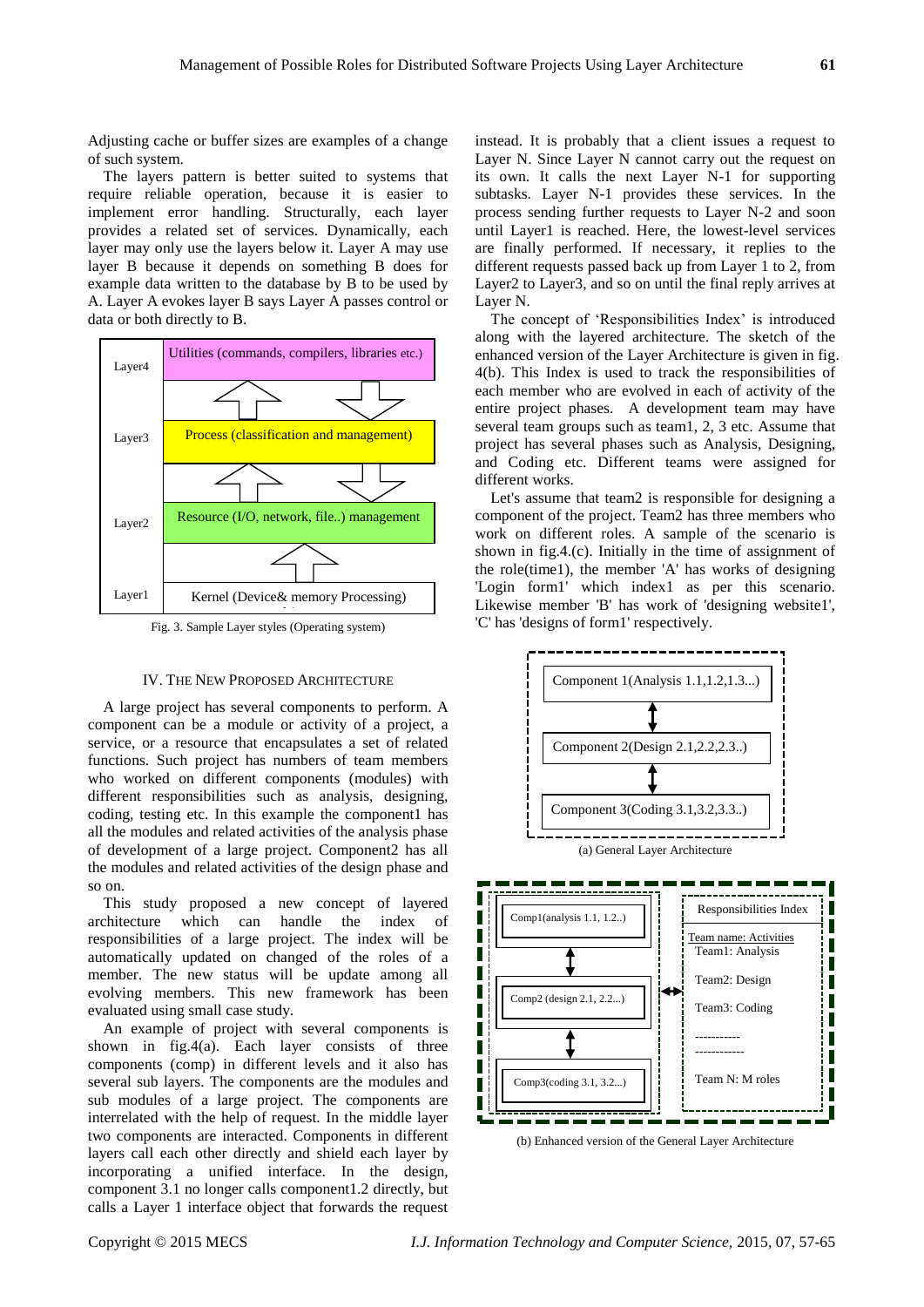

(c) Roles changes in Layer Architecture and R Index values Fig. 4. New layer Architecture

After 8 hours(Time2) (say a day), the role of 'A' is change to 'Casting the website1' which was finish product from other member. The Index value of 'A' is changed to 4 from previous value1. Likewise the role of 'B' change to 'free', as no work was assigned, 'C' continues with the 'design of form1'. The 'Responsibility index' was automatically updated wherever there comes any changes in roles or component of work. From this current index value, the evolving team members will come to know about the component handled or handing by the team members. If the type of the project is customer service (frequent interaction with customers on a business), the index value can be share with the customer and customer can interact with the corresponding responsible person in times of any issues. In the current customer service system the ticket raised by the customers are received by a central team and distributed to responsible member. Sometimes the ticket goes around and services are delayed, annoying the customers. Management of activity will be much earlier with help of database which contains the roles.

By adapting this Index, any changes in the responsibilities will be automatically updated. This option is not be available in traditional layered architecture. Such activity of managing the activities of projects with respect to the members' responsibilities can be implemented as per the requirement of the different projects. Management of the distributed projects has several issues namely communication, coordination, and control as consistently used in previous research and in practice. The details of these are given below. The possible problem of communication, coordination and control can be minimized by implementing such of new form of layered architecture.

#### *A.Communication*

In this process people convey meaning to one another via some medium through which they exchange messages and information in order to carry out project activities. Distributed team members can find it difficult to deal with different interaction styles and preferences. In some situation, they sometimes make regular and negative attributions based on infrequent communication and perceptions of unresponsiveness.

*B.Coordination*

It can be taken as a mechanism through which people and technical resources are combined to carry out specified activities in order to accomplish stated goals. It requires action related to list of task, team member roles, member relations, time etc.

## *C.Control*

During control it does monitoring and measuring project activities. It is done so to anticipate and manage variances from project plans and organizational goals. The details of these factors are well discussed in the previous of study [20].

The execution of the proposed framework with respect to development of large project is demonstrated in next section 5. This new framework makes the easy management of team members, developer and users. In case of any inquiry, the users can directly transfer their query directly to concern groups of developer, without confusion and reducing waiting time.

#### V. DEMONSTRATION OF THE PROPOSED NEW LAYER **ARCHITECTURE**

Let's consider a scenario to develop a project name as 'Computerized Medical Clinic'. The project is going to develop in distributed environment; meaning the developer team and customer is scatter in different parts of globe. The sketches in fig5. represents the requirements gathered along with some of the main required components of the system. This shows the shows the arrangement of the component before applying the new scheme of Layer architecture. From this figure we see only the components of the possible software. But it does not shows that which components are going to developed together or what are sequences of the components.



Fig 5. A medical Imaging Systems (before applying Layer architecture)

It also does not show which group of the developer will work on which component. Some of the sequences of the workflow are unknown to participating groups. It may require several tools such as WBS, Gantt chart etc to show different aspect of the project. This tools needs to be update now and then to show the progress of the work and changes in roles of evolving members. The layer architecture can be applied to resolve key distributed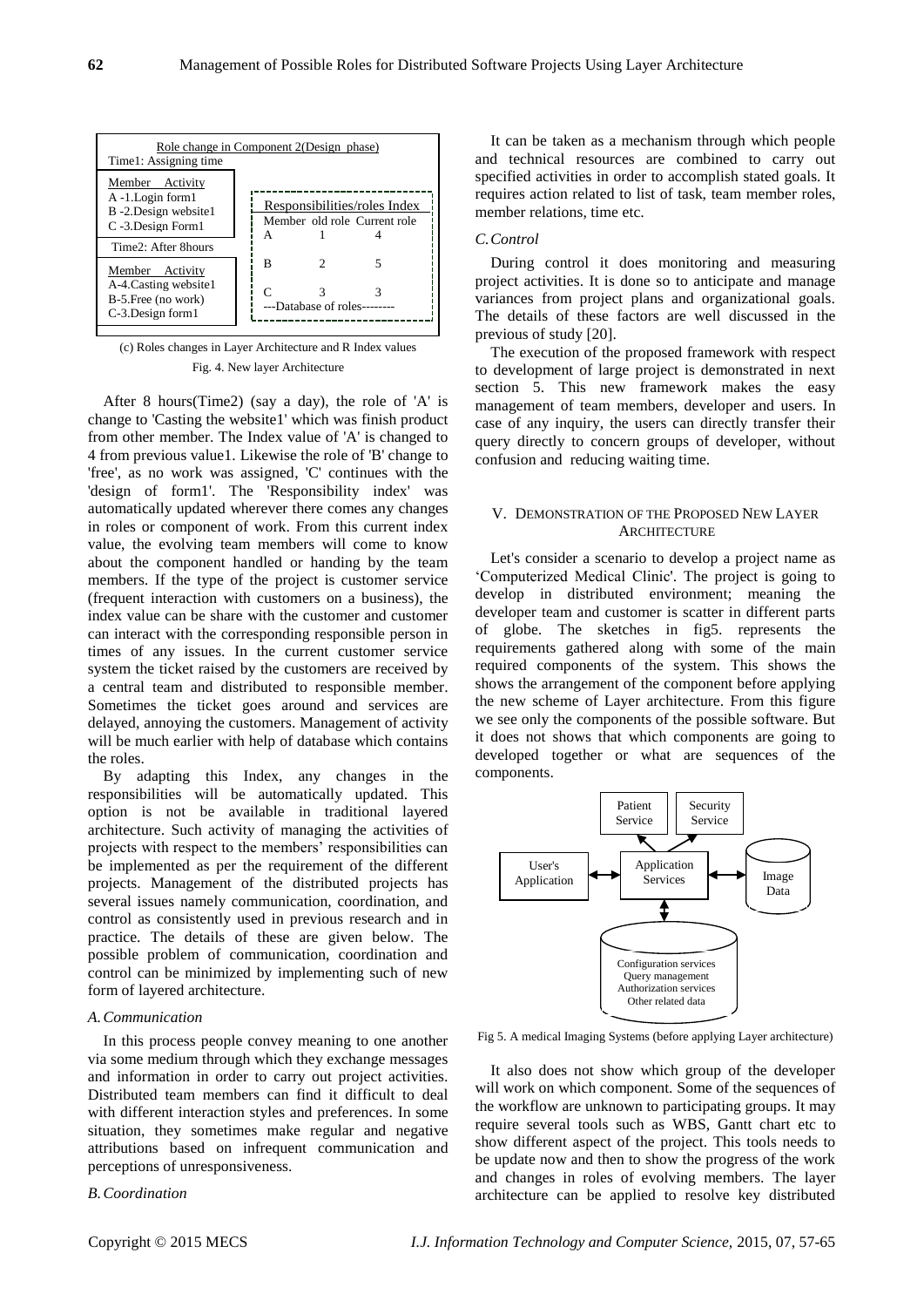system design challenges as discussed in earlier sections. It will help to resolve the following common design challenges like separating concerns between tiers, improving performance, enabling client extensibility,<br>ensuring platform-neutral, network-transparent ensuring platform-neutral, network-transparent communication, decoupling suppliers and consumers, locating and creating components scalable, minimizing resource utilization etc.

As the members of the different teams are staying far away from each other across the globe, managing the responsibilities of the team members becomes complex. Defining the levels of control is necessary at appropriate level along with responsibilities of the team members involved in developing this project. Adapting layer architecture can minimized such problem in distributed environment. The new concept of 'Responsibility Index' will help each involving members to keep updating new changes in any role. In the scenario of 'Medical Imaging Systems', after applying the architecture layer pattern, roughly system can have three layers –Database Layer, Middle Layer and Presentation layers. The work flows are process among these three layers to Analysis, Design

and Implementation etc. With the concept of Responsibility Index, the managing the responsibility in a layered architecture becomes easy. The theory of this Index is also shown in fig4(c).

The Index stores two current main data: (1) team name and (2) activities (component) associated with a team. Team 'A' will work on activities associated with 'Layer1'. Team B works on 'layer2 and so on. Table1 shows the sample data that a Responsibility Index can hold. Here team 'A' has three members Mr.X,Mr.Y and Mr.Z and all are assigned the work of designing the 'Database Tier'. Index value already define, example 0-no assignment, 1 design, 2-populate table, 3-refresh etc. Initially Mr.X of team A has no work and it index value is 0. At 09hours Mr.X was assigned to the designing 'table3', and at 09.30hours Mr.X to populate table1 and then refresh table1,2 and 3. Index values show the changing roles of  $Mr. X(A)$  with respect to time. Anyone access this Index will come to know about the roles and works executed by  $Mr. X(A)$ . The remaining other layer 2 and 3 also can be executed in similar fashion adapting the Index values.



Fig. 6. Electronic Medical Imaging Systems (After applying Layer architecture and Responsibility Index)

| Team Name  | Roles    |                 | Current Index value |                |
|------------|----------|-----------------|---------------------|----------------|
|            |          | Subcomponent    | Time                | Value          |
| Mr. $X(A)$ |          |                 | 08.00               | 0              |
| Mr. $Y(A)$ | Design   | Database table1 | 09.00               |                |
| Mr. $Z(A)$ | Design   | Database table2 | 08.00               |                |
| Mr. $X(A)$ | Design   | Database table3 | 09.00               |                |
| Mr. $X(A)$ | Populate | Database table1 | 09.30               | $\overline{c}$ |
| Mr. $X(A)$ | Refresh  | Table 1,2,3     | 10.00               | 3              |
| Mr. $Y(A)$ | --       |                 | 10.00               | 0              |
| Mr. Z(A)   |          |                 | 10.00               |                |

| Team Name: TeamA, Component: Layer1(Design database Tier) |  |  |  |
|-----------------------------------------------------------|--|--|--|
|                                                           |  |  |  |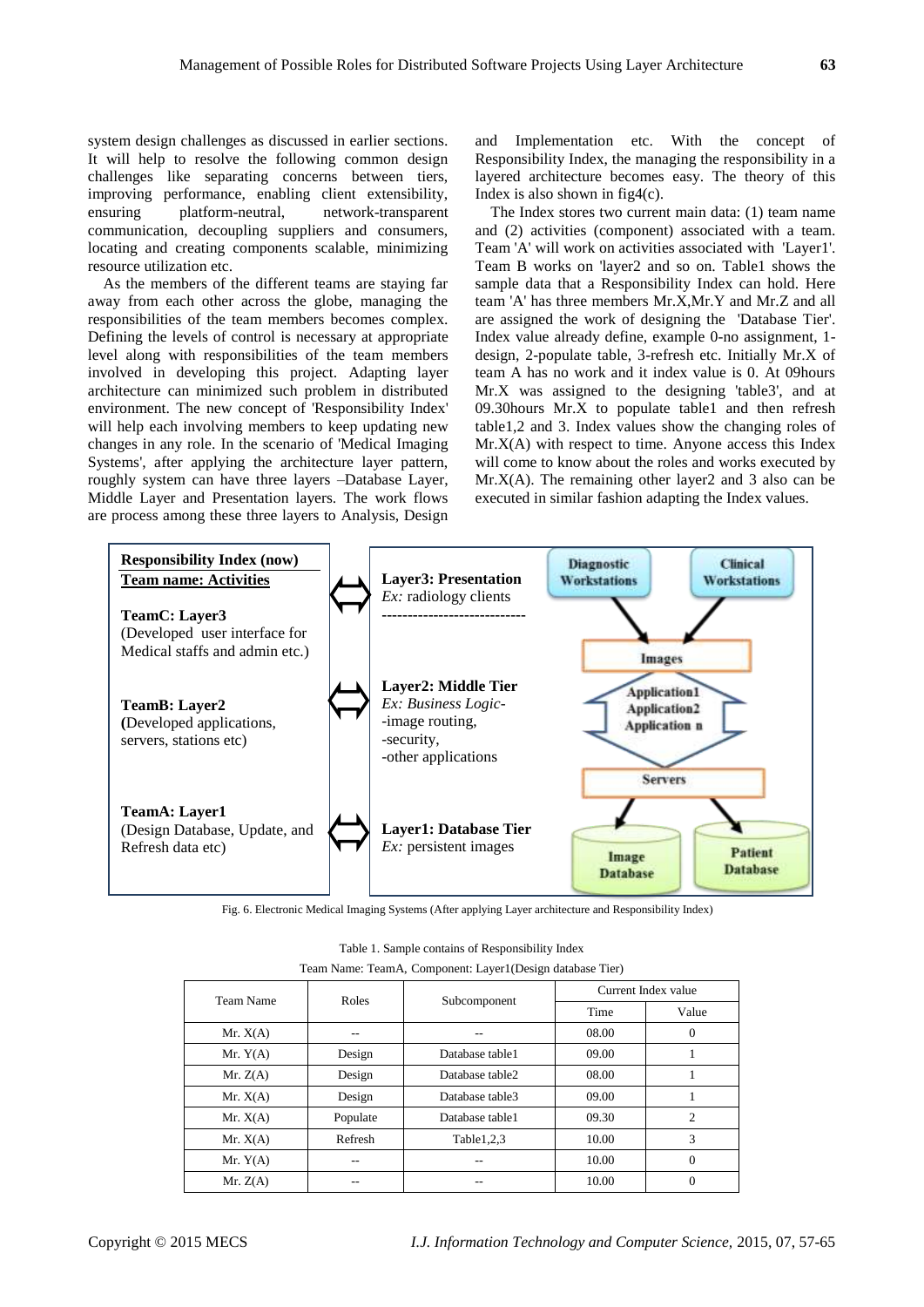This Index records the current roles and assigned task of each members. The index automatically updates any changes in responsibility of any team member. In such way the team manager, a team member knows the latest responsibilities each of them. During the time of new assignment, transfer of responsibility this Index helps to bring transparency among the team. At the same time, it also helps the stakeholder and customer of the project to interact, inquire or discuss with desired and correct member of project development. Otherwise, sometimes the tickets (complains) rises from the customers are unattended and delayed in services. Fig5 shows the structure of the simple project. It does not answers question such as which team works on which component of project, which team handle what type of responsibilities etc. Fig6 shows that layered architecture along with the level of hierarchies of the project. These layers will help the developers to show the flow of datainputs to outputs and detail phases of the project. This new layered architecture with the concept of Index value will help the evolving team to execute the project smoothly from time of inception to deployment.

#### VI. CONCLUSION

The new proposed 'Responsibility Index' incorporating with traditional layer architecture added an extra value to manage all the responsibilities of a large project. This new Index has the capacity to manage all the roles and responsibilities of members involved in developing a large distributed large project. Even though the projects are conducted jointly from various parts of globe, several roles changes happen, the Index will be automatically updated and member will know each role of each member. Hence it helps the development team, stockholder and customer to come closer. Customer will know their designated developer, in case of rising ticket (complains) and again delay between rise of ticket and received by maintenance teams will be reduced. There is a need for such type of combined development framework that can manage development activities and member's responsibilities improving the relation with customer and stakeholder. Most important is timely collection of feedbacks from the customers. This is more important if the type of project is of distributed in nature which has very frequent update and changes of application types, roles, customers and stakeholder etc. This helps to bring all involving members closer reducing the communication gap.

#### **REFERENCES**

- [1] JD Herbsleb, D Moitra, D, "Global Software Development," IEEE Software, 2001, 18(2): 16–20.
- [2] RC Martin."Design Principles and Design Patterns." Retrieved 2000.
- [3] RS Pressman, WS Jawadeka. "Software engineering." New York 1992.
- [4] M Shaw, D Garlan, "Software architecture: perspectives on an emerging discipline" PH, 1996.
- [5] P Morris, JK Pinto (Eds.) "The Wiley Guide to Project Program and Portfolio Management", 336 pp. The Wiley Guides to the Management of Projects.Wiley, Hoboken NJ , 2008.
- [6] G.Kapogiannis, "a conceptual framework for project managers to improve projects performance", Ph.D. Thesis, University of Salford, Salford, UK,2013
- [7] B. Meyer, "The unspoken revolution in software engineering," IEEE Computer,2006, 39(1): 121-123.
- [8] AY Lewin, S Massini, C Peeters "Why are companies offshoring innovation?The emerging global race for talent," J. of Int. Business Studies, 2008.
- [9] J.Espinosa,DeLone, W., and Lee, G. "Global boundaries, task processes and IS project success: a field study," Information Technology and People, 2006: 345-370
- [10] Y.Subadani Devi, Y. Jayanta Singh, Laishram Prabhakar. "Grooming a New Team with Potential Roles using the Scrum Practices."Proc. Int. Multi Conf. of Engineers & Computer Scientists. Hong Kong, 2012.
- [11] ANH Zaied. "An integrated knowledge management capabilities framework for assessing organizational performance."Int. Journal of Information Technology and Computer Science(IJITCS)4.2(2012): 1.
- [12] Standish. The Chaos Report. www.standishgroup.com /sample research/PDFpages/-chaos1994.pdf,1994.
- [13] W.C.Peterson "SEI's software process programpresentation to the board of visitors", Software Engineering Institute, Carnegie Mellon University.1997
- [14] Y. Subadani Devi and L. Prabhakar. "A Preventive Risk Analysis for Managing Distributed Software Projects based on Deliverable." International Journal of Computer Applications 68.1 (2013): 27-31.
- [15] DG Malcolm, JH Roseboom, CE Clark, "Application of a Technique for Research and Development Program Evaluation OPERATIONS RESEARCH",7(5): 646–669
- [16] M. Shaw and D. Garlan. "Software Architecture: Perspectives on an Emerging Discipline", Upper Saddle River, N.J., Prentice Hall, 1996.
- [17] Z Mushtaq, MRJ Qureshi. "Novel Hybrid Model: Integrating Scrum and XP." International Journal of Information Technology and Computer Science (IJITCS) 4.6 (2012): 39.
- [18] E Praynlin, P Latha. "Performance analysis of software effort estimation models using neural networks." Int. Journal of Information Technology and Computer Science (IJITCS) 5.9 (2013): 101.
- [19] M. Shaw, P. Clements. "A Field Boxology: Preliminary Classification of Architectural Styles for Software Systems", 1996.
- [20] J.Goodbody, "Critical success factors for global virtual teams" Strategic Communication Management, 2005,9(2):18-21.

#### **Authors' Profiles**



**Yumnam Subadani Devi** is Ph.D research Scholar in Manipur Institute of Management Studies (MIMS), Manipur University,India. She holds MBA specialization in Information Technology from Sikkim Manipal University. Her interest areas are Software Engineering, Management Information Systems and

Database Management System.

**Laishram Prabhakar**, is an Assistant Professor in Manipur Institute of Management Studies (MIMS), Manipur University,